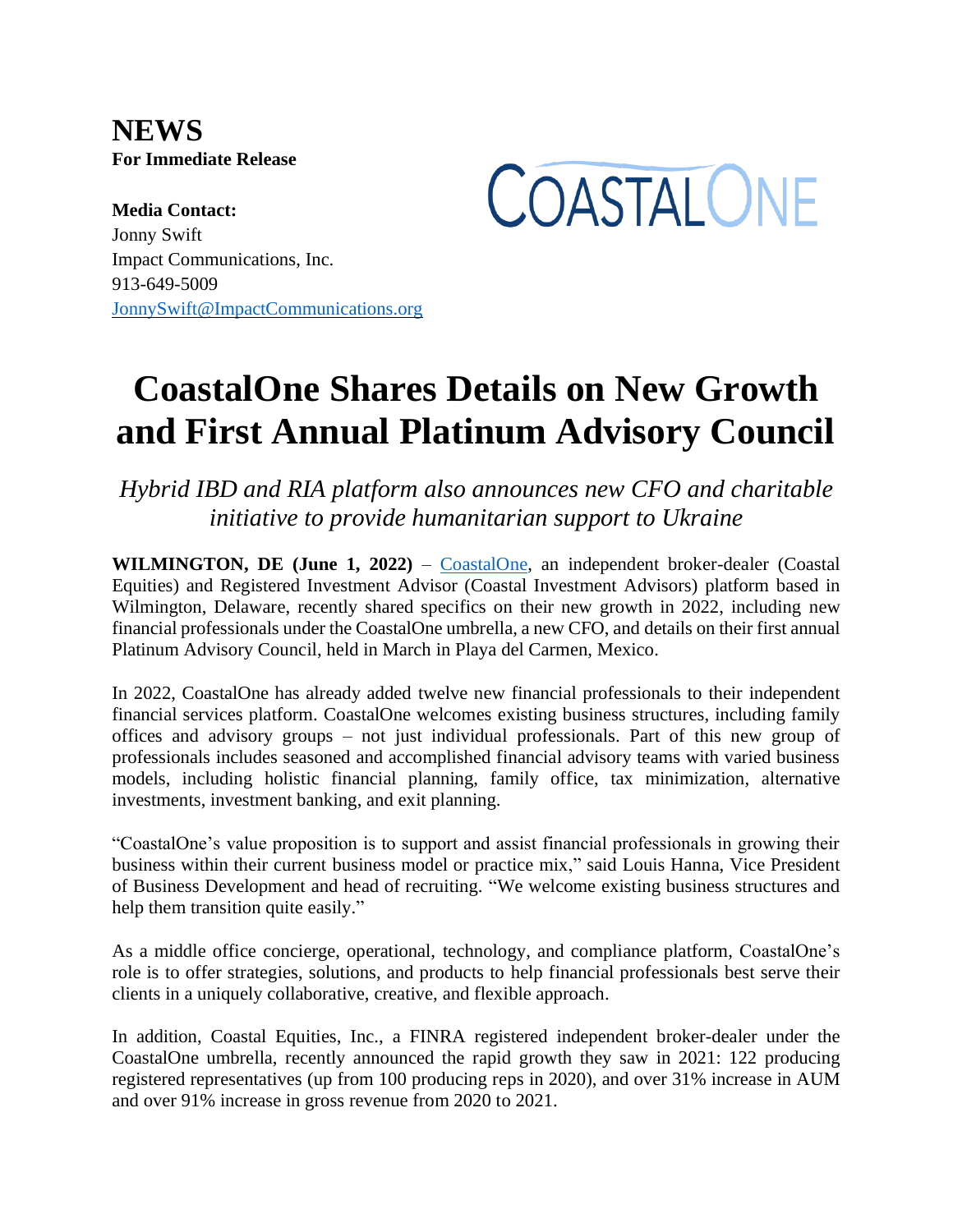## **NEW CHIEF FINANCIAL OFFICER AND OTHER OFFICERS**

To help aid in their growth, CoastalOne recently announced that [Michael O'Connor, CPA](https://www.linkedin.com/in/michael-o-connor-cpa-76a40852/) has joined the firm as Chief Financial Officer. O'Connor spent the previous three years of his career at Cadaret Grant & Co., Inc. (a subsidiary of Atria Wealth Solutions), most recently in the role of Vice President and Controller. Prior to that, O'Connor worked at multiple accounting firms, including Fust Charles Chambers LLP, Freed Maxick CPAs, and Dannible and McKee LLP.

"I am very excited to join the CoastalOne team and looking forward to this next journey," said O'Connor. "I plan to bring my expertise and experience to CoastalOne and help them continue their growth trajectory."

The CoastalOne team has expanded substantially in recent years as the firm continues to experience rapid growth and has recently filled significant roles, including Chief Revenue Officer, Chief Compliance Officer, and Chief Marketing Officer.

## **COASTALONE PLATINUM ADVISORY COUNCIL**

During the last week of March 2022, a select group of top producing CoastalOne financial professionals gathered in Playa del Carmen, Mexico to share their methodologies, feedback, and ideas as part of the first annual CoastalOne Platinum Advisory Council. During one of the breakout sessions, a roundtable discussion was held where advisors were asked to give their candid feedback without the CoastalOne leadership team present. Questions and topics included:

- How does CoastalOne differentiate itself from other firms?
- How do you feel about CoastalOne's fintech?
- For those who transitioned to CoastalOne from another company, was the transition easy?
- What would you rate CoastalOne overall on a scale from 1-10?

To the delight of the leadership team, the sentiment and results were positive, and the roundtable gave the CoastalOne team plenty of great feedback, including opportunities, highlights, strengths, and areas of improvement. The council members were truly engaged and thrilled to have a forum to share unfiltered input. In addition, the advisors were able to share best practices and methodologies with each other to help improve and enhance their businesses.

"The Advisory Council was a new initiative for CoastalOne, and it exceeded all of our expectations," said Charles Reiling, President and CEO of CoastalOne. "The feedback and takeaways were invaluable, and we plan on incorporating them into our business structure. We also learned that the advisors were grateful to be offered this kind of forum to freely express their opinions."

Overall, both the roundtable and the council were highly regarded and will be continued as an annual event. More information on the future of the CoastalOne Platinum Advisory Council will follow in the coming months.